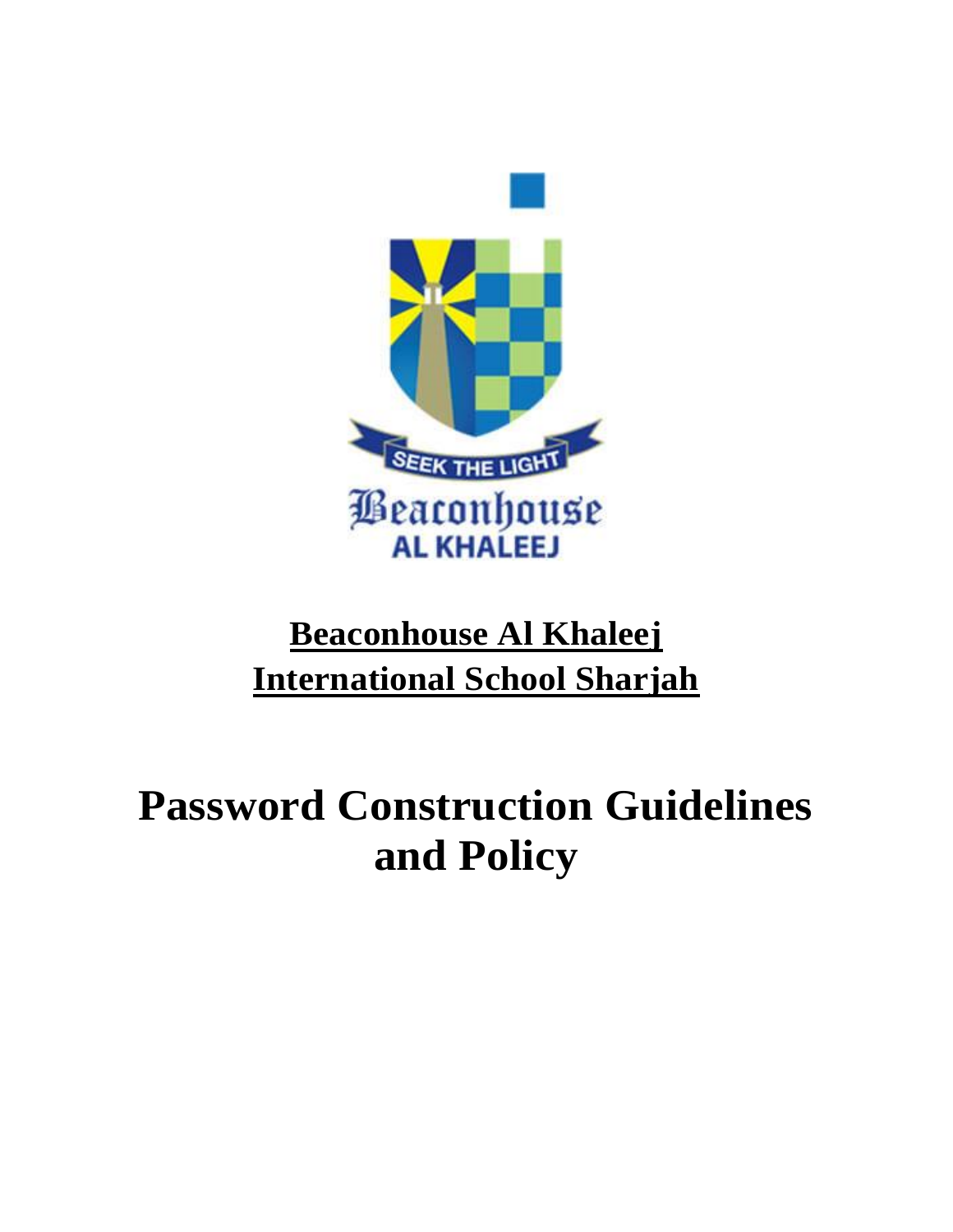





### Password Construction Guidelines

#### **Overview**

Passwords are a critical component of information security. Passwords serve to protect user accounts; however, a poorly constructed password may result in the compromise of individual systems, data, or the network. This guideline provides best practices for creating secure passwords.

#### Purpose

The purpose of this guidelines is to provide best practices for the created of strong passwords.

#### Scope

This guideline applies to employees, temporary and other workers at BAKIS. This guideline applies to all passwords including but not limited to user-level accounts, system-level accounts, web accounts, e-mail accounts, screen saver protection, voicemail, and local router logins.

#### Statement of Guidelines

All passwords should meet or exceed the following guidelines and must be renewed every 60 days.

Strong passwords have the following characteristics:

- Contain at least 12 alphanumeric characters.
- Contain both upper- and lower-case letters.
- Contain at least one number (for example, 0-9).
- Contain at least one special character (for example,  $\frac{1}{5}\%^0 \&^*()_+|\sim=\`{}_{[}[\;]:\;"\;;<>},/).$

Poor, or weak, passwords have the following characteristics:

- Contain less than eight characters.
- Can be found in a dictionary, including foreign language, or exist in a language slang, dialect, or jargon.
- Contain personal information such as birthdates, addresses, phone numbers, or names of family members, pets, friends, and fantasy characters.
- Contain work-related information such as building names, system commands, sites, companies, hardware, or software.
- Contain number patterns such as aaabbb, qwerty, zyxwvuts, or 123321.
- Contain common words spelled backward, or preceded or followed by a number (for example, terces, secret1 or 1secret).
- Are some version of "Welcome1234" "Password123" "Chrome123"

You should never write down a password. Instead, try to create passwords that you can remember easily. One way to do this is create a password based on a song title, affirmation, or other phrase.

(NOTE: Do not use either of these examples as passwords!)